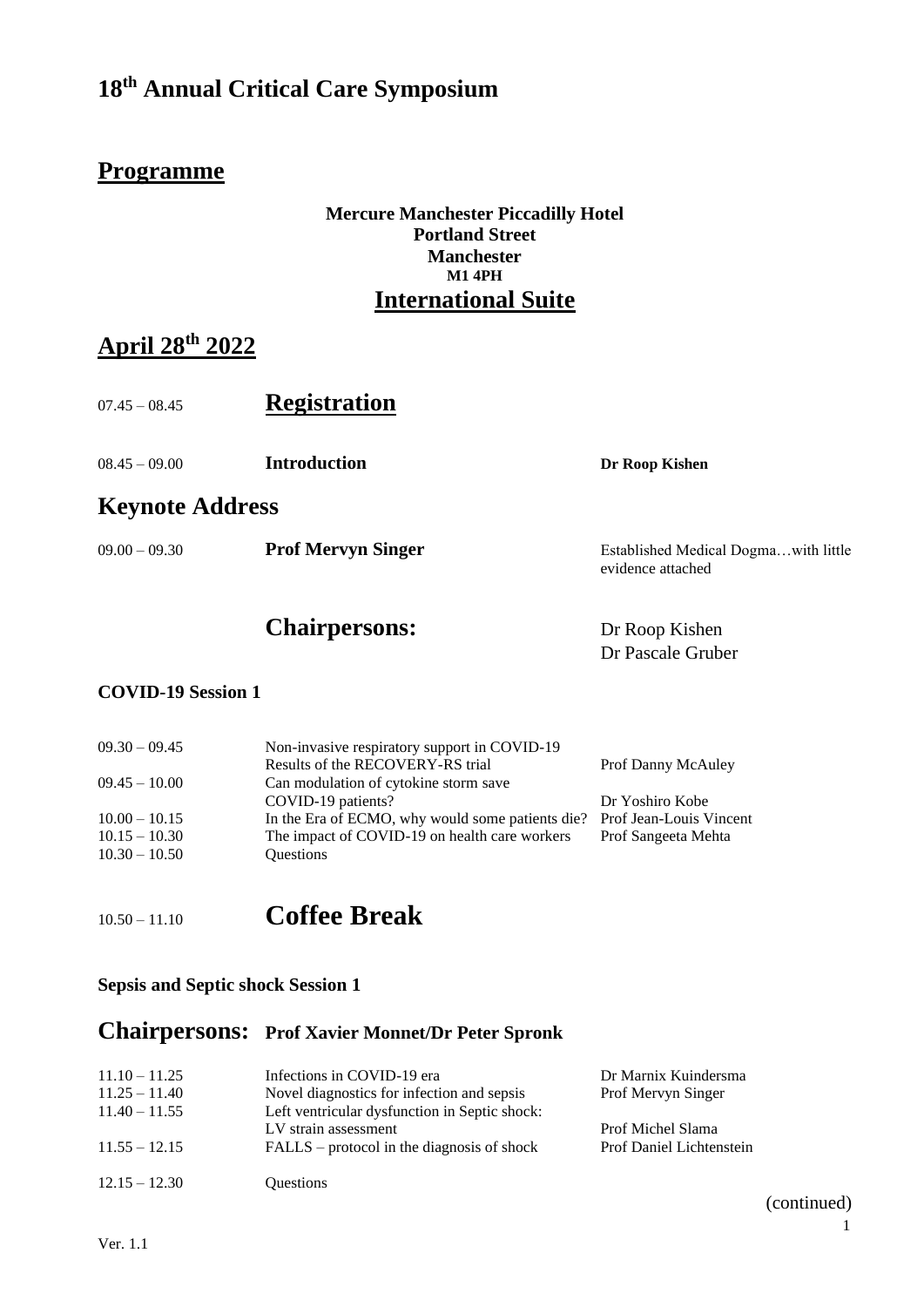#### **Mercure Manchester Piccadilly Hotel Portland Street Manchester M1 4PH International Suite**

| <b>Pro – Con Debate</b> |                         | Should we intubate the happy hypoxic COVID-19 patient? |
|-------------------------|-------------------------|--------------------------------------------------------|
| <b>Chairperson:</b>     | <b>Prof Ian Seppelt</b> |                                                        |
| $12.30 - 12.45$         | Pro                     | ? Dr Brendan McGrath                                   |
| $12.45 - 13.00$         | Con                     | ? Dr Luigi Camporota                                   |
| $13.00 - 13.10$         | <b>Ouestions</b>        |                                                        |
|                         |                         |                                                        |

- 13.10 14.00 **Lunch**
- **Fluids**

| <b>Chairpersons:</b> | <b>Prof Anders Perner/Prof Sangeeta Mehta</b> |
|----------------------|-----------------------------------------------|
|----------------------|-----------------------------------------------|

| $14.00 - 14.15$ | Fluids in Sepsis                | <b>Prof Anders Perner</b> |
|-----------------|---------------------------------|---------------------------|
| $14.15 - 14.30$ | Fluid Management in Burns       | Prof Rene Schmidt         |
| $14.30 - 14.45$ | Fluids : when and How in ARDS ? | <b>Prof Xavier Monnet</b> |
| $14.45 - 15.00$ | Fluid Management in AKI         | Dr. Marlies Ostermann     |
| $15.00 - 15.20$ | <b>Ouestions</b>                |                           |
|                 |                                 |                           |

15.20– 15.50 **Coffee Break**

### **Oxygen**

### **Chairpersons : Prof Jan DeWaele/Dr Joel Paul**

| $15.50 - 16.05$<br>$16.05 - 16.20$<br>$16.20 - 16.35$<br>$16.35 - 16.50$<br>$16.50 - 17.00$ | Optimal PaO <sub>2</sub> in the acutely ill<br>Hyperoxaemia- Growing awareness of its dangers<br>How to assess tissue hypoxia?<br>Hypoxia at altitude<br>Questions | Prof Jean-Louis Vincent<br>Dr Ritoo Kapoor<br>Prof Xavier Monnet<br>Dr Vanesa Garnelo Rey |
|---------------------------------------------------------------------------------------------|--------------------------------------------------------------------------------------------------------------------------------------------------------------------|-------------------------------------------------------------------------------------------|
| $17.00 - 18.00$                                                                             | Company Sponsored session to be announced                                                                                                                          |                                                                                           |
| 19.00 for 19.30                                                                             | <b>Symposium Dinner</b>                                                                                                                                            | <b>Senate Suite</b>                                                                       |
|                                                                                             | After Dinner Talk                                                                                                                                                  | Dr Roop Kishen                                                                            |

(continued)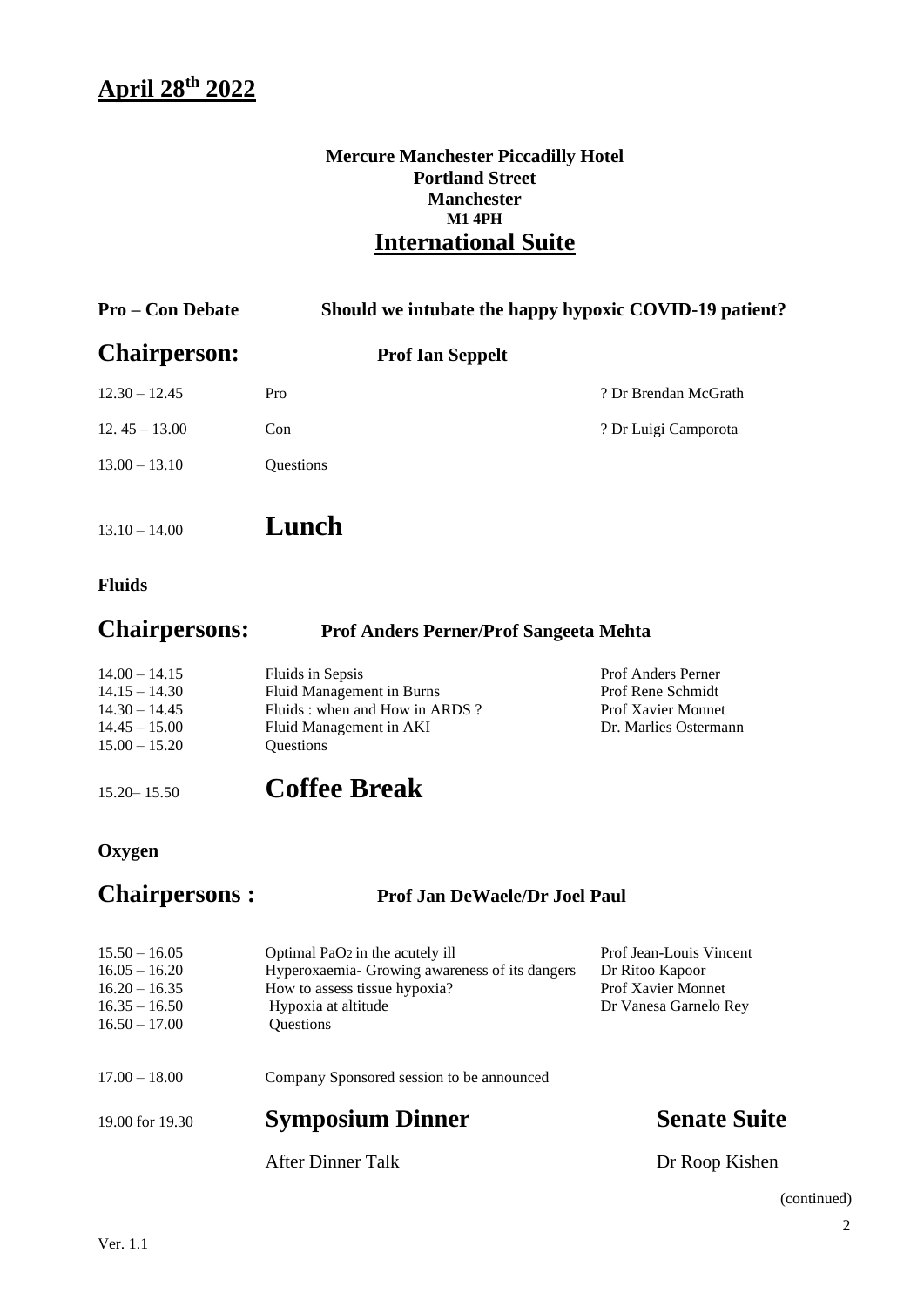### **Programme**

#### **Mercure Manchester Piccadilly Hotel Portland Street Manchester M1 4PH International Suite**

# **April 28th 2022**

# **Tutorials/Workshops/Round Table**

| $11.10 - 13.00$       | <b>Round Table</b>    | Leadership during pandemic                                                                                         |
|-----------------------|-----------------------|--------------------------------------------------------------------------------------------------------------------|
| <b>Park Lane:</b>     | <b>Moderator:</b>     | <b>Dr Alison Pittard</b>                                                                                           |
|                       | Panel:                | Prof Ian Seppelt, Prof Jean-Louis Vincent,<br>Prof Jan DeWaele,<br>Dr Christian Sitzwhol (Ian will leave at 12.20) |
| $11.10 - 13.00$       | <b>Tutorial</b>       | <b>Stewart Approach</b>                                                                                            |
|                       | <b>Congress Room:</b> | Dr Roop Kishen/ Dr Niels Van Regenmortel                                                                           |
| $11.10 - 12.20$       |                       |                                                                                                                    |
| <b>Board Room:</b>    | Workshop:             | Bronchoscopy in ICU – all you need to know                                                                         |
|                       |                       | Prof Suveer Singh                                                                                                  |
| $14.00 - 1500$        |                       |                                                                                                                    |
| <b>Park Lane:</b>     | <b>Round Table:</b>   | <b>Research in ICU - Practical Aspects</b>                                                                         |
|                       | <b>Moderator:</b>     | <b>Prof Fang Gao Smith</b>                                                                                         |
|                       | Panel:                | Prof Paul Dark, Prof Jan DeWaele,<br>Dr Nish Arulkumaran, Dr Heather Iles-Smith                                    |
| <b>Congress Room:</b> | Tutorial;             | Hypernatraemia                                                                                                     |
|                       |                       | Dr Niels Van Regenmortel<br>(Continued)                                                                            |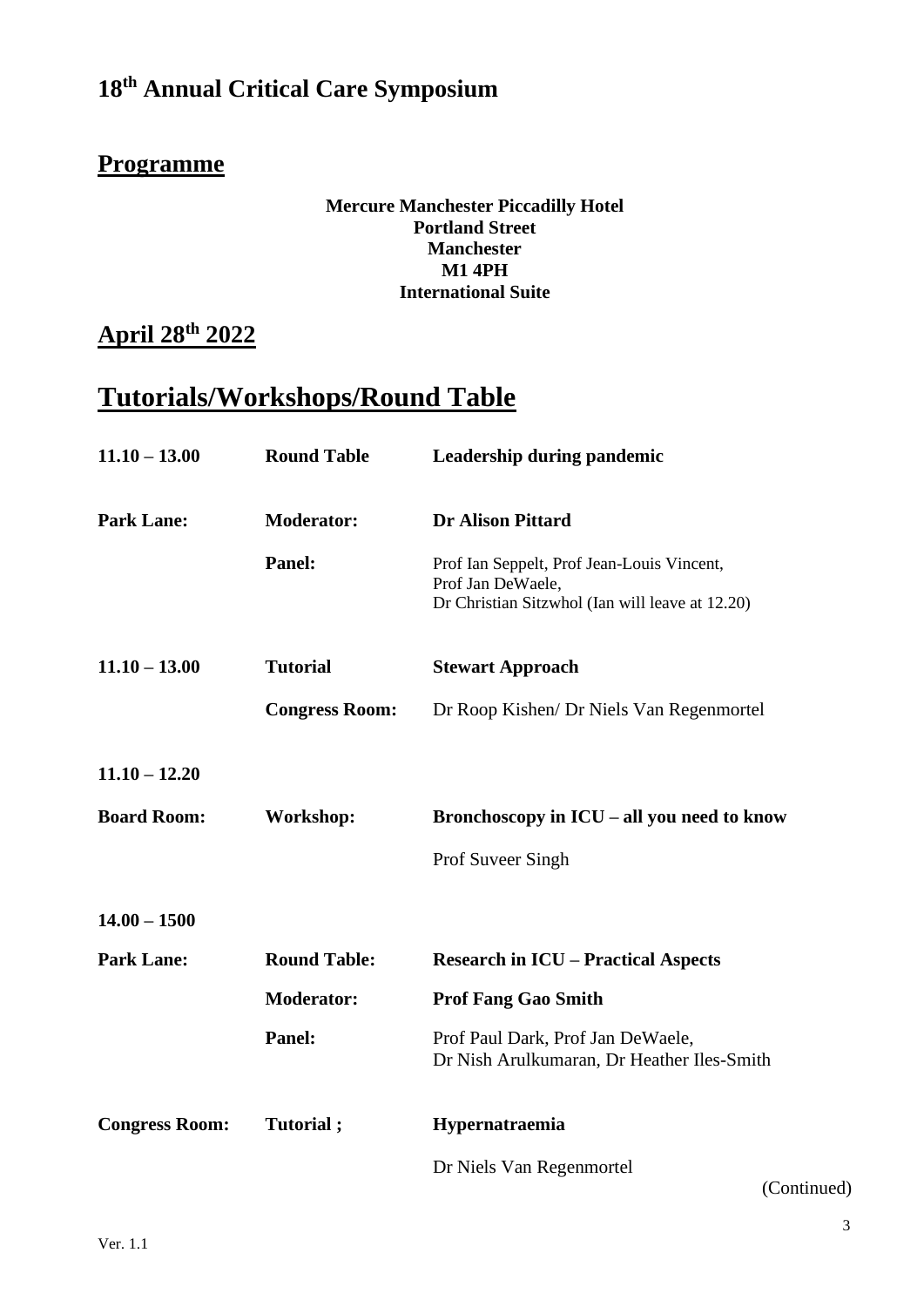### **Programme**

#### **Mercure Manchester Piccadilly Hotel Portland Street Manchester M1 4PH International Suite**

# **April 28th 2022**

# **Tutorials/Workshops/Round Table**

| <b>Board Room:</b>    | Workshop            | Bronchoscopy in $ICU - all$ you need to know             |
|-----------------------|---------------------|----------------------------------------------------------|
|                       |                     | Prof Suveer Singh                                        |
| $1600 - 1700$         |                     |                                                          |
| <b>Park Lane:</b>     | <b>Round Table:</b> | All you need to know about RRT                           |
|                       | <b>Moderator:</b>   | Dr Roop Kishen                                           |
|                       | Panel:              | Dr Marlies Ostermann/Prof Lui Forni/<br>Dr Sameer Ranjan |
| <b>Congress room:</b> | <b>Tutorial:</b>    | <b>Assessment of Lung Mechanics</b>                      |
|                       |                     | Dr Luigi Camporota                                       |
|                       |                     |                                                          |
| <b>Board Room:</b>    | Workshop            | Bronchoscopy in $ICU - all$ you need to know             |
|                       |                     | <b>Prof Suveer Singh</b>                                 |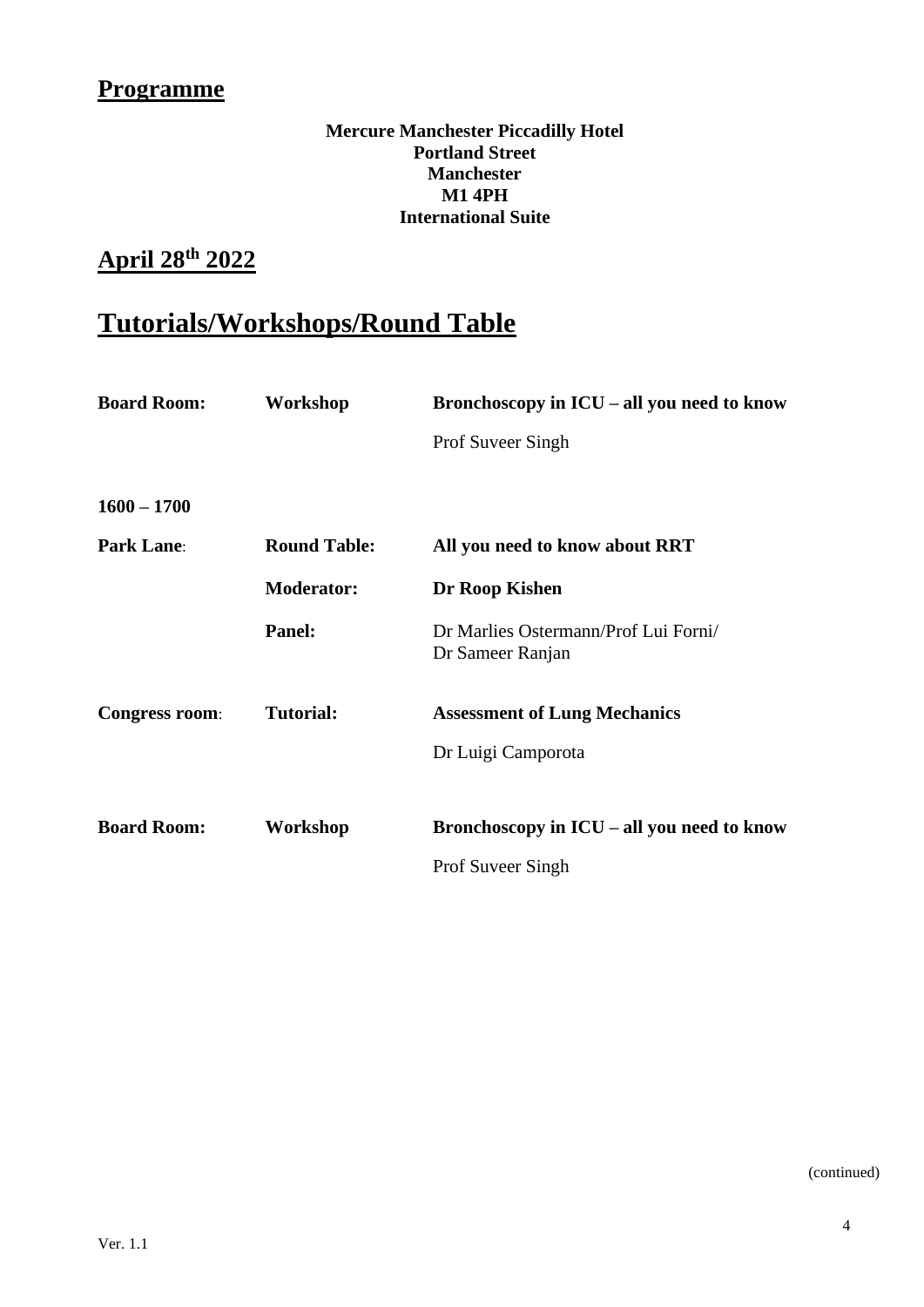**Programme**

Mercure Manchester Piccadilly Hotel Portland Street Manchester M1 4PH International Suite

# **April 29 th 2022**

| $08.00 - 09.00$                                                          |                           | <b>Registration</b>                                                                                    |                                                                 |
|--------------------------------------------------------------------------|---------------------------|--------------------------------------------------------------------------------------------------------|-----------------------------------------------------------------|
| <b>Keynote Address</b>                                                   |                           |                                                                                                        |                                                                 |
| <b>Chairpersons:</b>                                                     |                           | Dr Donald Chalfin/ Dr Vanessa Garnelo Rey                                                              |                                                                 |
| $09.00 - 09.30$                                                          |                           | Women in Critical Care Medicine                                                                        | Prof Sangeeta Mehta                                             |
| <b>COVID-19 Session 2</b>                                                |                           |                                                                                                        |                                                                 |
| $09.30 - 09.45$<br>$09.45 - 10.00$<br>$10.00 - 10.15$<br>$10.15 - 10.30$ | Quetions                  | The Devil is in the Delta – Covid 19: VOCs & VUIs<br>Lung Ultrasound in COVID-19<br>Heart and COVID-!9 | Dr Joel Paul<br>Dr Hatem Soliman Aboumarie<br>Prof Michel Slama |
| $10.30 - 11.00$                                                          |                           | <b>Coffee Break</b>                                                                                    |                                                                 |
| Pro-con debate:                                                          |                           | Is it time for critical care to break away from radiology?                                             |                                                                 |
| <b>Chairperson:</b>                                                      | Dr Segun Olusanya         |                                                                                                        |                                                                 |
| $11.00 - 11.15$                                                          | Pro                       | Dr Adrian Wong                                                                                         |                                                                 |
| $11.15 - 11.30$                                                          | Con                       | Prof Rene Schmidt                                                                                      |                                                                 |
| $11.30 - 11.45$                                                          | Questions                 |                                                                                                        |                                                                 |
| Pro - Con Debate                                                         |                           | Lactate guided resuscitation in sepsis should be the standard of care                                  |                                                                 |
| <b>Chairperson:</b>                                                      | <b>Prof Mervyn Singer</b> |                                                                                                        |                                                                 |
| $11.45 - 12.00$                                                          | Pro                       | Prof Jean Louis Vincent                                                                                |                                                                 |
| $12.00 - 12.15$                                                          | Con                       | Dr Roop Kishen                                                                                         |                                                                 |
| $12.15 - 12.30$                                                          | Questions                 |                                                                                                        |                                                                 |
| $12.30 - 13.30$                                                          |                           | <b>Lunch Break</b>                                                                                     |                                                                 |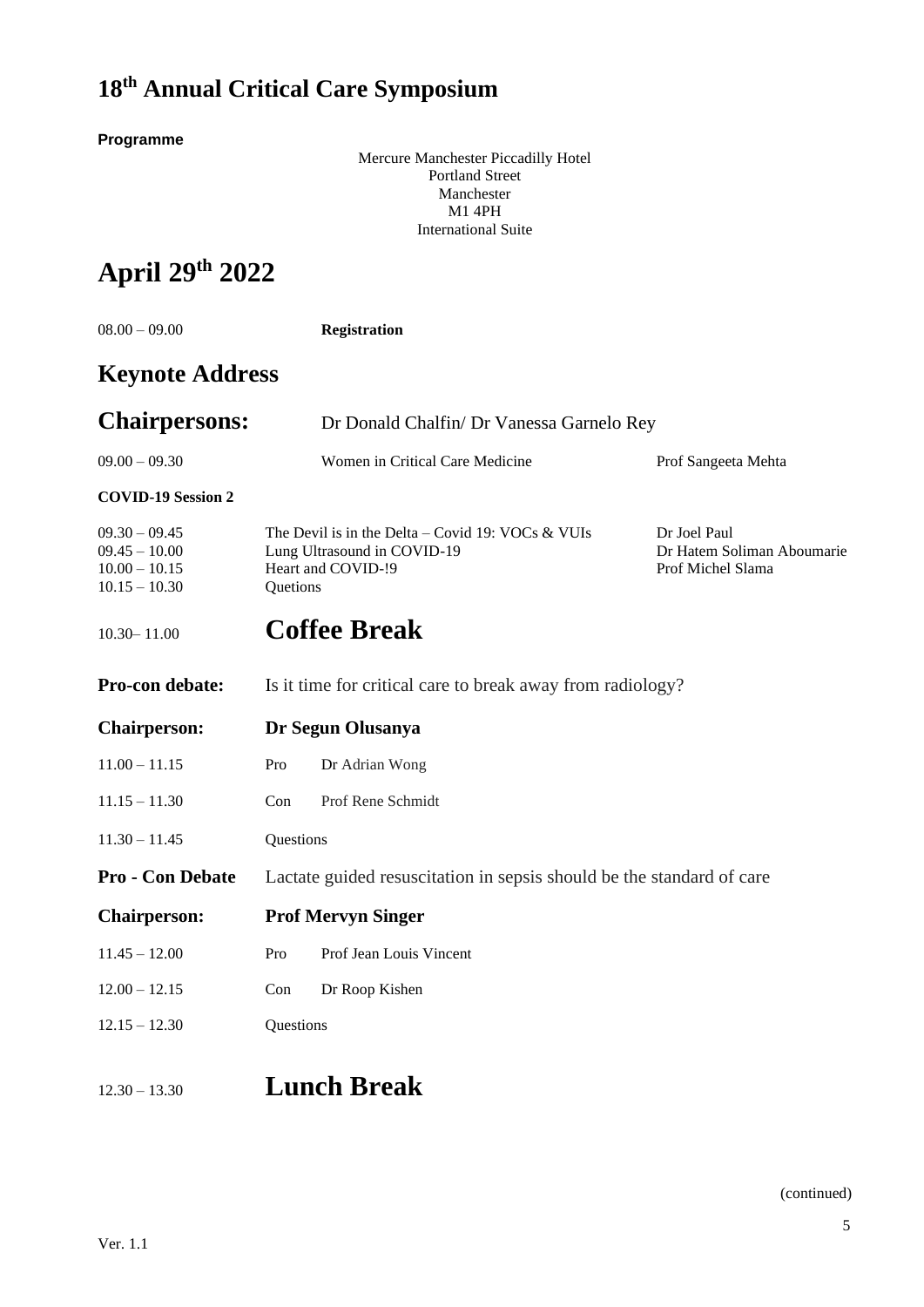**Programme**

Mercure Manchester Piccadilly Hotel Portland Street Manchester M1 4PH International Suite

# **April 29 th 2022**

### **Sepsis and Septic Shock – Session 2**

### **Chairpersons:** Dr Ritoo Kapoor/Dr Luigi Camporota

| $13.30 - 13.45$ | Sepsis as a complication of COVID-19                                            | Dr Yoshiro Kobe         |
|-----------------|---------------------------------------------------------------------------------|-------------------------|
| $13.45 - 14.00$ | Role of beta blockade in Sepsis                                                 | Dr Marek Nalos          |
| $14.00 - 14.15$ | Ischaemia-reperfusion injury: Pathophysiology and treatments Prof Mervyn Singer |                         |
| $14.15 - 14.30$ | Management of sepsis: Progress over the last 40 years                           | Prof Jean-Louis Vincent |
| $14.30 - 14.45$ | Surviving sepsis campaign 2021 guidelines : what's new?                         | Prof Jean Daniel Chiche |
| $14.45 - 15.00$ | <b>Ouestions</b>                                                                |                         |

## **15.00 – 15.25 Coffee Break**

### **Chairpersons:** Dr Ravi Kumar/Dr Roop Kishen

### **Future of ICU**

| <b>Closing Lecture</b> |                                                   |                         |
|------------------------|---------------------------------------------------|-------------------------|
| $16.10 - 16.25$        | <b>Ouestions</b>                                  |                         |
| $15.55 - 16.10$        | Virtual care in rural intensive care              | Dr Maerk Nalos          |
|                        | for outcome prediction in the ICU                 | Dr Don Chalfin          |
| $15.40 - 15.55$        | Development of machine learning-Predictive models |                         |
| $15.25 - 15.40$        | Extracorporeal organ support (ECOS) is the future | Prof Jean-Louis Vincent |

| $16.25 - 16.50$ | Artificial Intelligence and ICU | Prof Jan DeWaele |
|-----------------|---------------------------------|------------------|
| $16.50 - 17.00$ | <b>Closing Remarks</b>          | Dr Roop Kishen   |

(continued)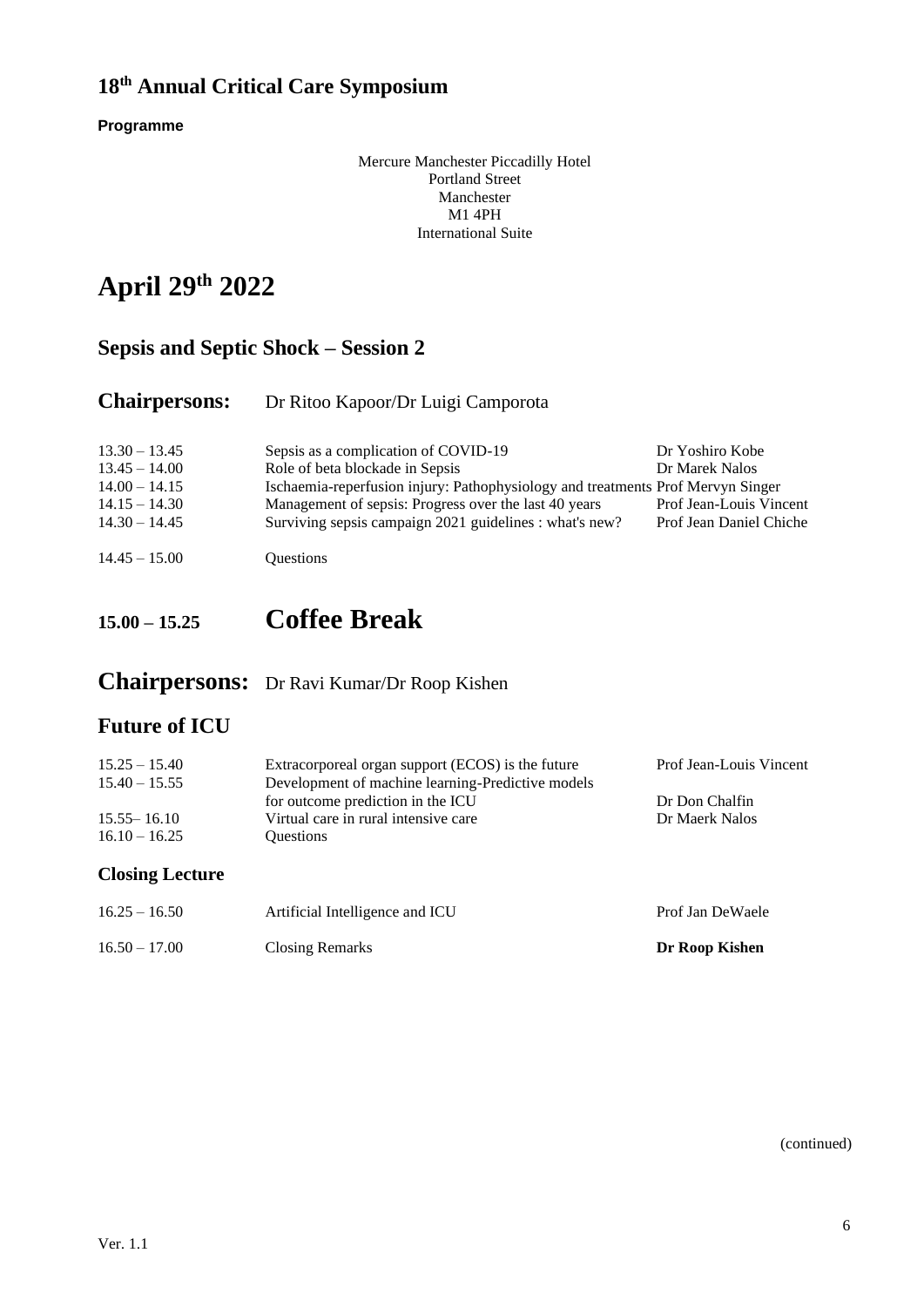# **Programme**

Mercure Manchester Piccadilly Hotel Portland Street Manchester M1 4PH International Suite

**April 29 th 2022**

# **Tutorials/Workshops**

**09.35 – 10.35**

| Park Lane:                              | Antibiotics-All you need to know                                     |                                                                                               | Prof Mervyn Siner/<br>Prof Jan DeWaele/<br>Prof Suveer Singh  |  |
|-----------------------------------------|----------------------------------------------------------------------|-----------------------------------------------------------------------------------------------|---------------------------------------------------------------|--|
| Congress Room:                          | Ethics during the Pandemic                                           |                                                                                               | Prof Leslie Whetstine/Prof Ian<br>Seppelt/ Dr Victoria Metaxa |  |
| $11.00 - 12.00$                         |                                                                      |                                                                                               |                                                               |  |
| Congress Room:                          | Tutorial: Ocular Ultrasound and Optic nerve sheath Prof Aarti Sarwal |                                                                                               |                                                               |  |
| $\underline{11.00} - \underline{13.00}$ | (Please note the time length)                                        |                                                                                               |                                                               |  |
| Park Lane:                              | Ultrasound in $ICU$ – The essentials                                 |                                                                                               |                                                               |  |
|                                         | Moderator:<br>Panel:                                                 | Dr Jonathan Wilkinson<br>Dr Segun Olusanya, Dr Adrian Wong<br>Dr Ashly Miller, Dr Marek Nalos |                                                               |  |
| 10.45 -11.45                            |                                                                      |                                                                                               |                                                               |  |
| <b>Board Room:</b>                      | Workshop                                                             |                                                                                               |                                                               |  |
|                                         | Bronchoscopy in $ICU - all$ you need to know                         |                                                                                               | Prof Suveer Singh                                             |  |
| $12.00 - 13.00$                         |                                                                      |                                                                                               |                                                               |  |
| Congress Room:                          | Interesting cases in ICU                                             |                                                                                               | Prof Suveer Singh                                             |  |